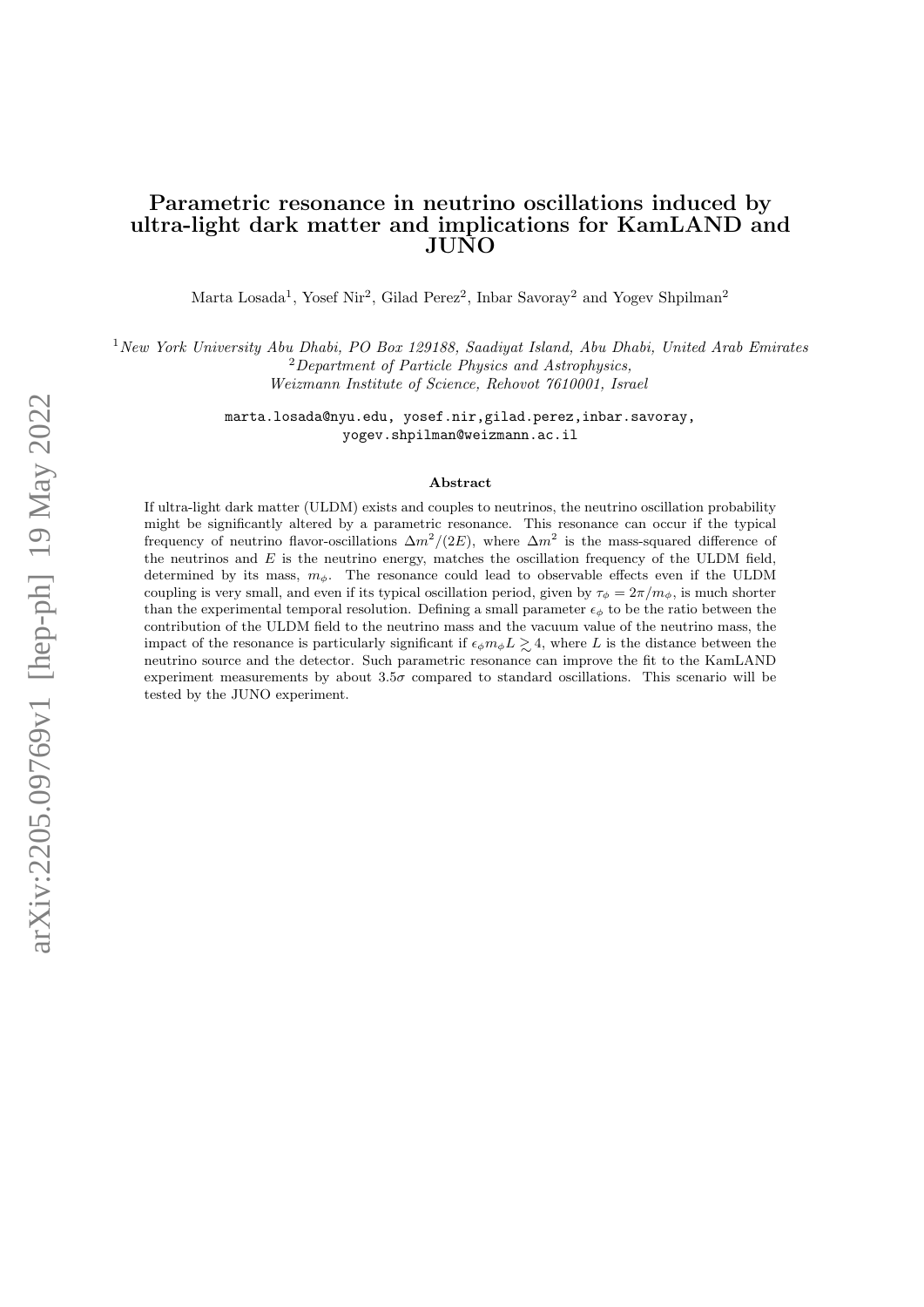## 1 Introduction

Light scalar fields may constitute ultra-light dark matter (ULDM) candidates [\[1–](#page-11-0)[4\]](#page-11-1). If these fields are sufficiently light, they oscillate in time, and can lead to temporal variations in various constants of Nature. We are interested in the possibility that the ULDM field couples to neutrinos, thus affecting their masses and mixing [\[5](#page-11-2)[–12\]](#page-11-3).

A scalar with mass  $m_{\phi} \lesssim eV$  can be treated as a classical bosonic field that oscillates with time,

<span id="page-1-0"></span>
$$
\phi = \phi_0 \sin(m_\phi t + \varphi),\tag{1}
$$

with initial phase  $\varphi$ . If it is to account for the dark matter (DM), then

$$
\phi_0 = \frac{\sqrt{2\rho_\phi^{\oplus}}}{m_\phi} \sim 2 \text{ GeV} \left( \frac{10^{-12} \text{ eV}}{m_\phi} \right),\tag{2}
$$

where  $\rho_{\phi}^{\oplus}$  corresponds to the ULDM density at the surface of Earth, which we assume to match the DM density at the solar position given in [\[13\]](#page-11-4). The oscillation period is given by

$$
\tau_{\phi} = \frac{2\pi}{m_{\phi}} \approx 4 \times 10^{-3} \text{ sec } \left( \frac{10^{-12} \text{ eV}}{m_{\phi}} \right). \tag{3}
$$

In a previous work [\[10\]](#page-11-5), we considered the range of  $m_{\phi} \lesssim 10^{-12}$  eV. For this mass range,  $\tau_{\phi}$  is larger than  $\tau_d (= L)$ , the source-to-detector distance, in which case the effective neutrino masses and mixing do not change along the propagation from the source to the detector. In this work, we consider the range

$$
m_{\phi} \gtrsim 10^{-12} \text{ eV},\tag{4}
$$

leading to  $\tau_{\phi} < \tau_d$ . This case opens the door to the possibility of parametric resonance, which is the main focus of this paper.

Consider the effective mass and  $\phi$ -Yukawa terms for the neutrinos, in the neutrino mass basis, arising from dimension-five and dimension-six terms in the Lagrangian, respectively:

$$
\mathcal{L}_{m_{\nu}} = m_{i} \nu_{i}^{T} \nu_{i} + \hat{y}_{ij} \phi \nu_{i}^{T} \nu_{j} \,. \tag{5}
$$

Treating  $\phi$  as a classical field, it modifies the neutrino mass matrix as

$$
(\hat{m}_{\nu})_{ij} = m_i \delta_{ij} + \hat{y}_{ij} \phi. \tag{6}
$$

We are mainly interested in the off-diagonal  $\hat{y}$  entries. We assume that the  $\phi$ -dependent modifications are small, and define small parameters  $\epsilon_{ij}$  given by

$$
\epsilon_{ij} \equiv \frac{2\hat{y}_{ij}\phi_0}{m_i - m_j}.\tag{7}
$$

For the two generation case discussed below, we denote the small parameter by  $\epsilon_{\phi}$ . In what follows, we show that a parametric resonance, that is an  $\mathcal{O}(1)$  modification of the neutrino oscillation probability, can occur even for very small  $\epsilon_{ij}$ , as their effects are enhanced in the  $m_{\phi}L \gg 1$  limit. Such large contributions are generated when the oscillation frequency of the neutrinos,

$$
\omega_E \equiv \Delta m_{ij}^2 / (4E),\tag{8}
$$

(where  $\Delta m_{ij}^2 \equiv m_i^2 - m_j^2$ ), matches half the oscillation frequency of the scalar field,

$$
\omega_R \equiv m_\phi / 2. \tag{9}
$$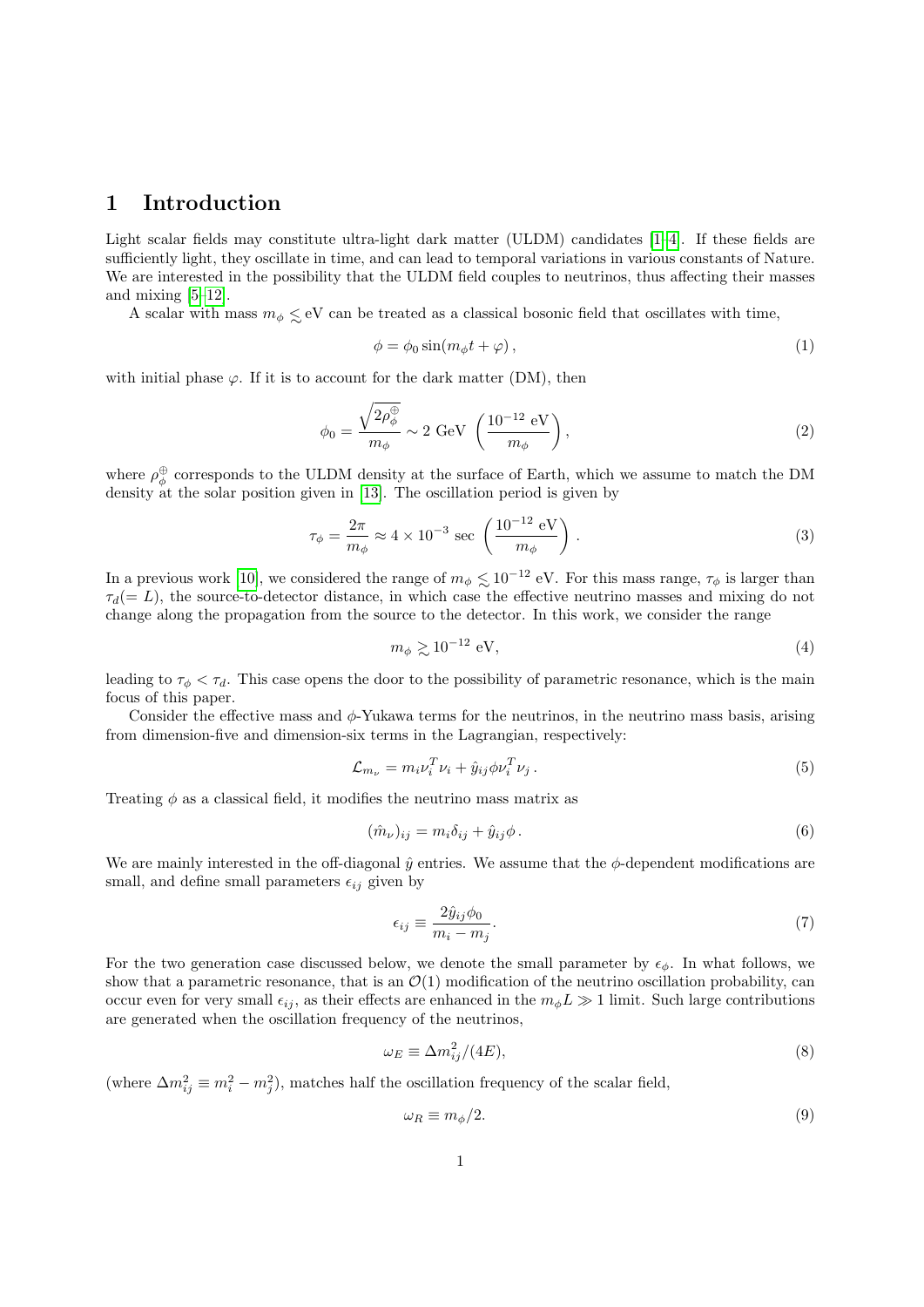The plan of this paper is as follows. In Section [2,](#page-2-0) we present our theoretical framework, develop our formalism, and explain the conditions for and features of the parametric resonance. In Section [3,](#page-6-0) we study the implications for neutrino experiments. We argue that a feature in the spectrum measured by KamLAND, if not a statistical fluctuation, can be accounted for by a parametric resonance due to a ULDM field, and moreover that the JUNO experiment will test this scenario. We summarize our conclusions in Section [4.](#page-10-0)

# <span id="page-2-0"></span>2 The theoretical framework

### 2.1 Two neutrino model

To understand the basic features of the ULDM-induced parametric resonance in neutrino oscillations, we first study a two neutrino generations model. Since we are interested in a resonance effect, the periodic perturbation induced by the ULDM field should couple the two states of the system. We thus consider the following Yukawa matrix in the neutrino mass basis:

<span id="page-2-1"></span>
$$
\hat{y} = y \begin{pmatrix} 0 & 1 \\ 1 & 0 \end{pmatrix},\tag{10}
$$

with  $y$  real. Two comments are in order:

- Diagonal entries in  $\hat{y}$  cause an effect of  $\mathcal{O}(\epsilon_{\phi}^2)$  in the time-averaged neutrino oscillation probability. (By "time-averaged" we mean an average of the oscillation probability over the initial phase  $\varphi$  of the scalar field in Eq. [\(1\)](#page-1-0).) Since this is a minuscule effect compared to the potential  $\mathcal{O}(1)$  effect of the resonance, we set the diagonal  $\hat{y}$  terms to zero.
- If y were complex, we could absorb its phase in the phase  $\varphi$  (see Appendix [A\)](#page-10-1). It will then have no effect on the time averaged transition probability.

Considering the above, and the fact that  $\hat{y}$  is symmetric, the matrix in Eq. [\(10\)](#page-2-1) is the most general matrix needed for this study.

The equations of motion for the neutrinos are given by

$$
i\partial_t \begin{pmatrix} \nu_\alpha \\ \nu_\beta \end{pmatrix} = \mathcal{H} \begin{pmatrix} \nu_\alpha \\ \nu_\beta \end{pmatrix},\tag{11}
$$

where the effective Hamiltonian in the unperturbed mass basis is given by

$$
\mathcal{H} = \frac{1}{2E}(m_{\nu} + \hat{y}\phi)^{\dagger}(m_{\nu} + \hat{y}\phi).
$$
\n(12)

For our choice of  $\hat{y}$ , and omitting terms proportional to the unit matrix, which do not affect neutrino oscillations, we obtain

$$
\mathcal{H} = \omega_E[\sigma_z + \epsilon_\phi \sin(m_\phi t + \varphi)\sigma_x],\tag{13}
$$

where  $\sigma$  are the Pauli matrices.

We label the unperturbed neutrino mass eigenstates as  $\nu_{1,2}^0$ . Their time evolution is given by

<span id="page-2-2"></span>
$$
\nu_{1,2}^0(t) = e^{\mp i\omega_E t} \nu_{1,2}^0(t=0). \tag{14}
$$

In the presence of the perturbation, the time evolution is given by

$$
\nu_{1,2}(t) = c_{1,2}(t)\nu_{1,2}^0(t),\tag{15}
$$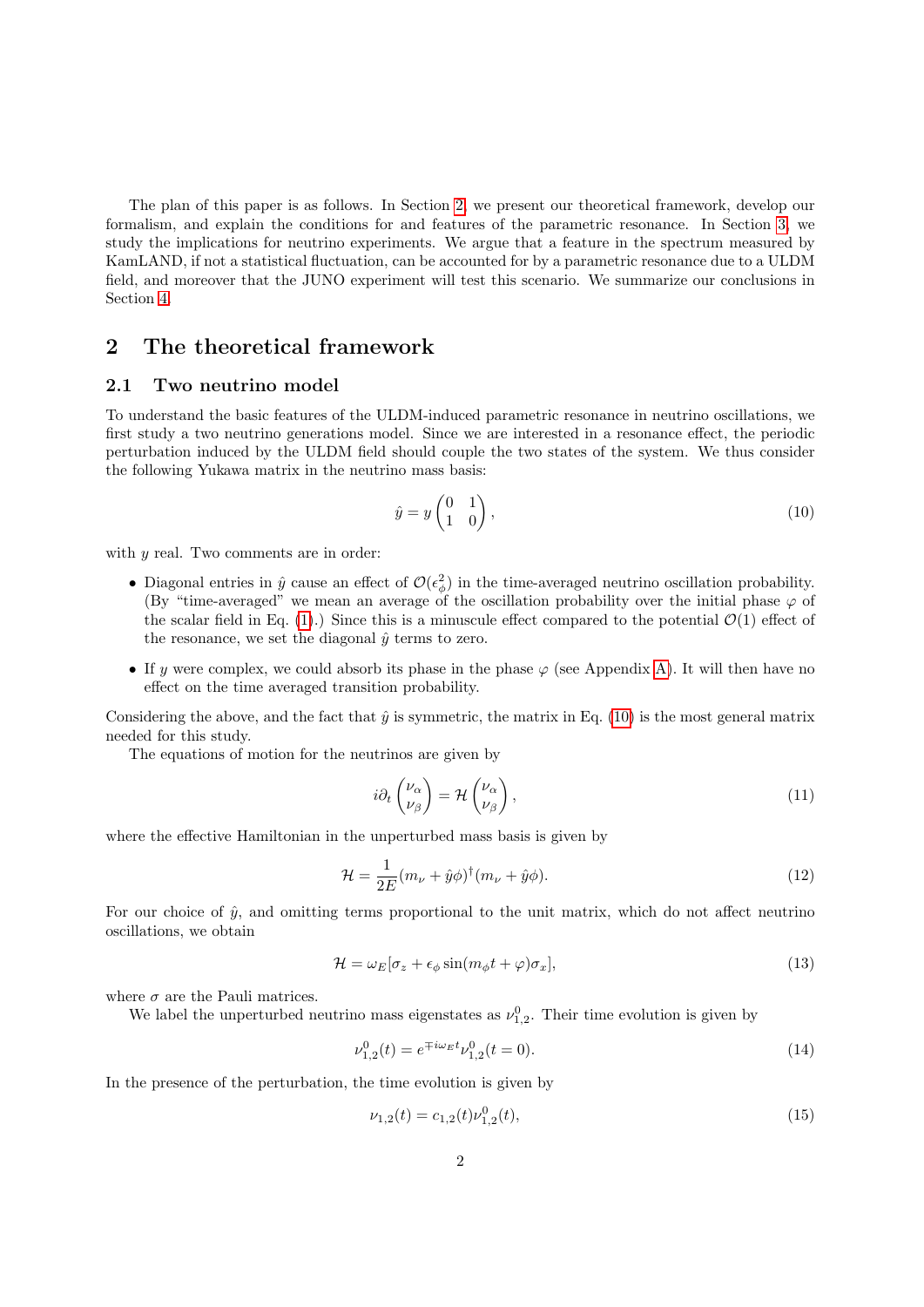where  $c_{1,2}$  obey the following equations:

<span id="page-3-0"></span>
$$
i\partial_t c_{1,2} = \frac{\omega_E}{2i} \epsilon_\phi \left[ e^{i(m_\phi \pm 2\omega_E)t + i\varphi} - e^{-i(m_\phi \mp 2\omega_E)t - i\varphi} \right] c_{2,1}.
$$
 (16)

We further define a detuning parameter,

$$
\delta_E \equiv \frac{m_\phi - 2\omega_E}{m_\phi} = \frac{\omega_R - \omega_E}{\omega_R},\tag{17}
$$

and rewrite Eq. [\(16\)](#page-3-0) in terms of  $\delta_E$ :

$$
i\partial_t c_{1,2} = \frac{\omega_E}{2i} \epsilon_\phi \left\{ e^{im_\phi \left[1 \pm (1 - \delta_E)\right]t + i\varphi} - e^{-im_\phi \left[1 \mp (1 - \delta_E)\right]t - i\varphi} \right\} c_{2,1}.
$$
\n(18)

For  $\delta_E \ll 1$ , we find a term that oscillates with frequency  $\delta_E m_\phi$  and a term that oscillates with frequency  $2m_{\phi}$ . If the typical time scale for neutrino propagation satisfies

$$
\tau_d \gg \tau_\phi,\tag{19}
$$

then the rapidly oscillating term can be neglected. This is known as the "rotating wave approximation", and it leads to a simplified equation of motion

$$
i\partial_t c_{1,2} = \mp \frac{\omega_E}{2i} \epsilon_\phi e^{\mp i(m_\phi \delta_E t + \varphi)} c_{2,1},\tag{20}
$$

that can be solved analytically. Then, in the vicinity of the resonance, we obtain the probability for an interaction eigenstate  $\nu_{\beta}$  produced at time t to be measured as the interaction eigenstate  $\nu_{\alpha}$  after propagating a distance L,

$$
P_{\alpha\beta}(t) = \frac{1}{\epsilon_{\phi}^{2} + 4\delta_{E}^{2}} \left\{ \sin\left(\frac{\omega_{E}L}{2}\sqrt{\epsilon_{\phi}^{2} + 4\delta_{E}^{2}}\right) \left[\epsilon_{\phi}c_{2\theta}\sin\left(\varphi + 2\omega_{R}t + \omega_{R}L\right) - 2\delta_{E}s_{2\theta}\cos(\omega_{R}L)\right] \right.
$$
  
+ 
$$
\sqrt{\epsilon_{\phi}^{2} + 4\delta_{E}^{2}s_{2\theta}\sin(\omega_{R}L)\cos\left(\frac{\omega_{E}L}{2}\sqrt{\epsilon_{\phi}^{2} + 4\delta_{E}^{2}}\right)} \right\}^{2}
$$
  
+ 
$$
\frac{\epsilon_{\phi}^{2}}{\epsilon_{\phi}^{2} + 4\delta_{E}^{2}}\cos^{2}\left(\varphi + 2\omega_{R}t + \omega_{R}L\right)\sin^{2}\left(\frac{\omega_{E}L}{2}\sqrt{\epsilon_{\phi}^{2} + 4\delta_{E}^{2}}\right),
$$
(21)

where  $s_{2\theta} \equiv \sin 2\theta$ ,  $c_{2\theta} \equiv \cos 2\theta$ , and  $\theta$  is the rotation angle from the interaction basis (that is also the charged lepton mass basis) to the unperturbed neutrino mass basis. When deriving the transition probability measured by experiments, where temporal dependence is not considered, we have to average the above expression over the initial ULDM phase  $\varphi$ . This would also be the case if the events are timestamped, but the ULDM oscillation time or coherence time are shorter than the experimental resolution.

The transition probability exhibits a resonance at  $\omega_E = \omega_R$ , which could lead to  $\mathcal{O}(1)$  modifications to the standard transition probability when  $m_{\phi} L \epsilon_{\phi} \gtrsim 4$ . This resonance is analogous to the parametric resonance in classical mechanics, which is obtained when the frequency of the perturbation is twice the oscillator frequency. Note that our system has two small parameters:  $\epsilon_{\phi}$  and  $(m_{\phi}L)^{-1}$ , and the transition probability depends on the ratio  $\epsilon_{\phi}/(m_{\phi}L)^{-1}$ , which could be much larger than  $\epsilon_{\phi}$ .

The resonance corresponds to a situation where each interaction of the neutrinos with the scalar results in an exchange of the neutrino mass eigenstate, with corresponding absorption or emission of energy quanta  $m_{\phi}$ . The  $\nu_1 \leftrightarrow \nu_2$  transition would be most efficient when energy conservation is satisfied. This is possible for any  $N = 2n + 1$  interactions with the scalar, leading to a resonance at  $\omega_E = (N/2)m_\phi$ . However, a large N resonance comes at the cost of suppressed effective coupling  $\epsilon_N$  [\[14\]](#page-12-0):

<span id="page-3-1"></span>
$$
\frac{\epsilon_N}{\epsilon_\phi} \approx \frac{(\epsilon_\phi N)^{N-1}}{2^{2N-2} \left(\frac{N-1}{2}!\right)^2}.\tag{22}
$$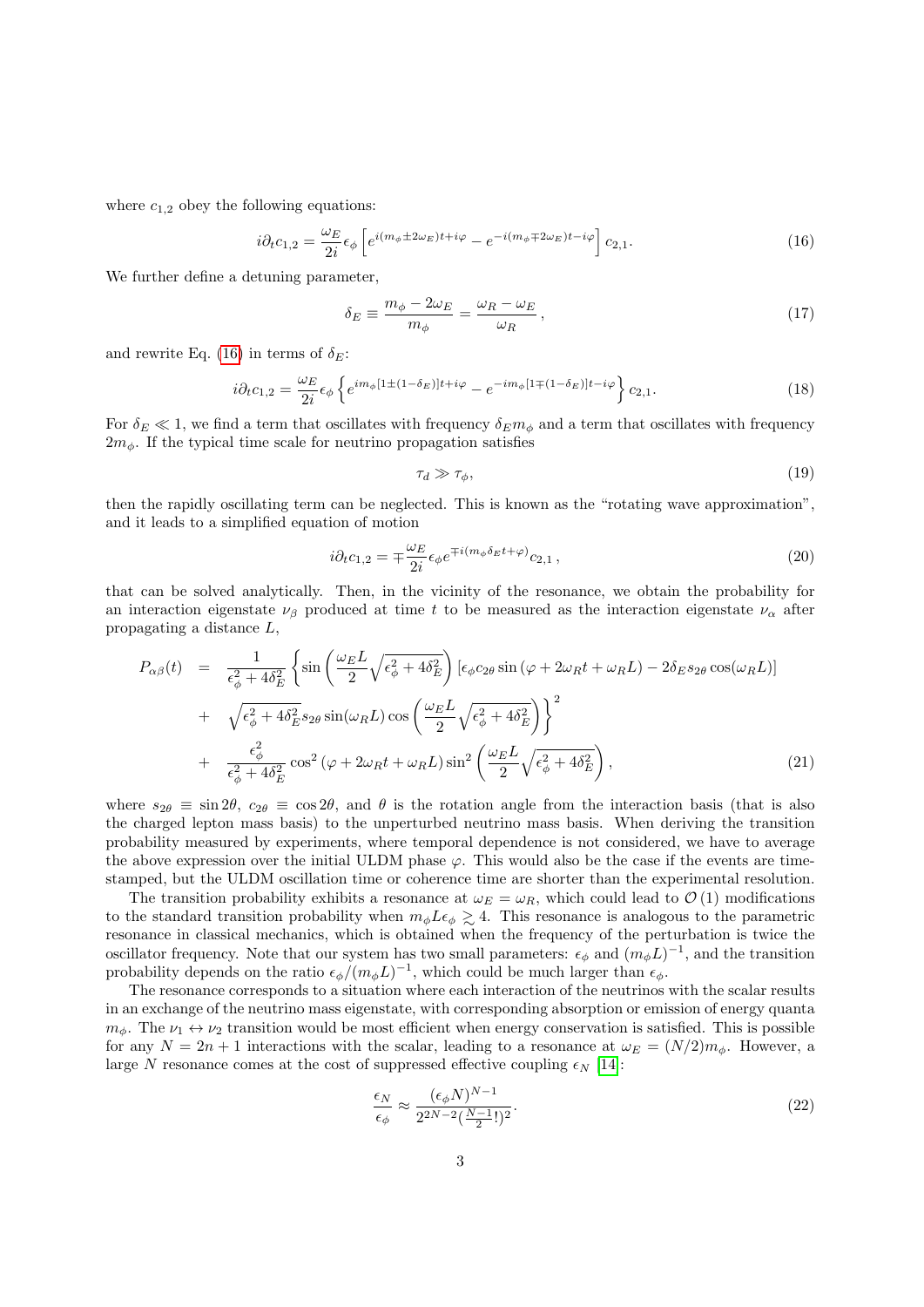#### **2.1.1**  $\theta = 0$

Various features of the resonance are simplest to obtain in a two generation model with zero mixing,  $\theta = 0$ . With the initial condition

$$
\begin{pmatrix} \nu_{\alpha} \\ \nu_{\beta} \end{pmatrix} (t=0) = \begin{pmatrix} 0 \\ 1 \end{pmatrix}, \tag{23}
$$

the transition probability in vacuum is zero, as the neutrinos do not mix. The interaction with the ULDM field, however, does allow transitions. For  $\theta = 0$ , we obtain the well-known Rabi oscillations probability<sup>[1](#page-4-0)</sup>:

$$
\langle P_{\alpha\beta} \rangle_{\varphi} = \frac{\epsilon_{\phi}^2 (1 - \delta_E)^2}{\epsilon_{\phi}^2 (1 - \delta_E)^2 + 4\delta_E^2} \sin^2 \left( \frac{m_{\phi} L}{4} \sqrt{\epsilon_{\phi}^2 (1 - \delta_E)^2 + 4\delta_E^2} \right). \tag{24}
$$

First, we examine the height of the resonance. At the resonance energy  $E_R = \Delta m^2/(2m_\phi)$ , corresponding to  $\omega_E = m_\phi/2$  and  $\delta_E = 0$ , we have for the phase-averaged transition probability,

$$
P_{\alpha\beta}(E_R) = \sin^2\left(\frac{\epsilon_{\phi} m_{\phi} L}{4}\right). \tag{25}
$$

(Here and below, we often omit the  $\langle \ldots \rangle_{\phi}$  notation for  $P_{\alpha\beta}$ .) We can distinguish two possible regions:

- For  $m_{\phi}L\epsilon_{\phi}/4 \gtrsim 1$ , an  $\mathcal{O}(1)$  transition probability might be induced, in contrast to the zero probability in vacuum.
- For  $m_{\phi}L\epsilon_{\phi}/4 \lesssim 1$ , we have  $P_{\alpha\beta}(E_R) \approx (\epsilon_{\phi}m_{\phi}L/4)^2$ , so that even for very small  $\epsilon_{\phi}$ , the effect can be enhanced by  $m_{\phi}L \gg 1$ .

Next, we examine the shape of the probability around the resonance. Note that moving away from the resonance to higher energies,  $E > E_R$ , implies  $0 \le \delta_E \le 1$ , while moving away to lower energies,  $E < E_R$ , implies  $-\infty \leq \delta_E$  < 0. We distinguish two limits:

$$
P_{\alpha\beta} \approx \begin{cases} \frac{\epsilon_{\phi}^{2}(1-\delta_{E})^{2}m_{\phi}^{2}L^{2}}{16} & \frac{m_{\phi}L}{4}\sqrt{4\delta_{E}^{2}+\epsilon_{\phi}^{2}(1-\delta_{E})^{2}} \ll 1\\ \frac{\epsilon_{\phi}^{2}}{\epsilon_{\phi}^{2}+(\frac{2\delta_{E}}{1-\delta_{E}})^{2}} & \frac{m_{\phi}L}{4}\sqrt{4\delta_{E}^{2}+\epsilon_{\phi}^{2}(1-\delta_{E})^{2}} \gg 1 \end{cases} \tag{26}
$$

We obtain the width of the resonance:

$$
\frac{|\delta E|}{E_R} = \frac{|\delta \omega_E|}{|\omega_R|} \sim \begin{cases} \epsilon_{\phi} & \epsilon_{\phi} m_{\phi} L \gg 1\\ 1/(m_{\phi} L) & \epsilon_{\phi} m_{\phi} L \ll 1 \end{cases}.
$$
\n(27)

The features of the resonance are demonstrated in Fig. [1.](#page-5-0)

### 2.1.2  $\theta \neq 0$

Upon averaging over the initial phase  $\varphi$ , we obtain

$$
\langle P_{\alpha\beta} \rangle_{\varphi} = \frac{s_{2\theta}^2}{\epsilon_{\phi}^2 + 4\delta_E^2} \left[ -2\delta_E \sin\left(\frac{\omega_E L}{2} \sqrt{\epsilon_{\phi}^2 + 4\delta_E^2}\right) \cos(\omega_R L) + \sqrt{\epsilon_{\phi}^2 + 4\delta_E^2} \sin(\omega_R L) \cos\left(\frac{\omega_E L}{2} \sqrt{\epsilon_{\phi}^2 + 4\delta_E^2}\right) \right]^2
$$
  
+ 
$$
\frac{\epsilon_{\phi}^2}{\epsilon_{\phi}^2 + 4\delta_E^2} \frac{1 + c_{2\theta}^2}{2} \sin^2\left(\frac{\omega_E L}{2} \sqrt{\epsilon_{\phi}^2 + 4\delta_E^2}\right).
$$
(28)

<span id="page-4-0"></span><sup>1</sup>Rabi oscillations would occur also for oscillatory matter profiles, see Ref. [\[15\]](#page-12-1) and references therein.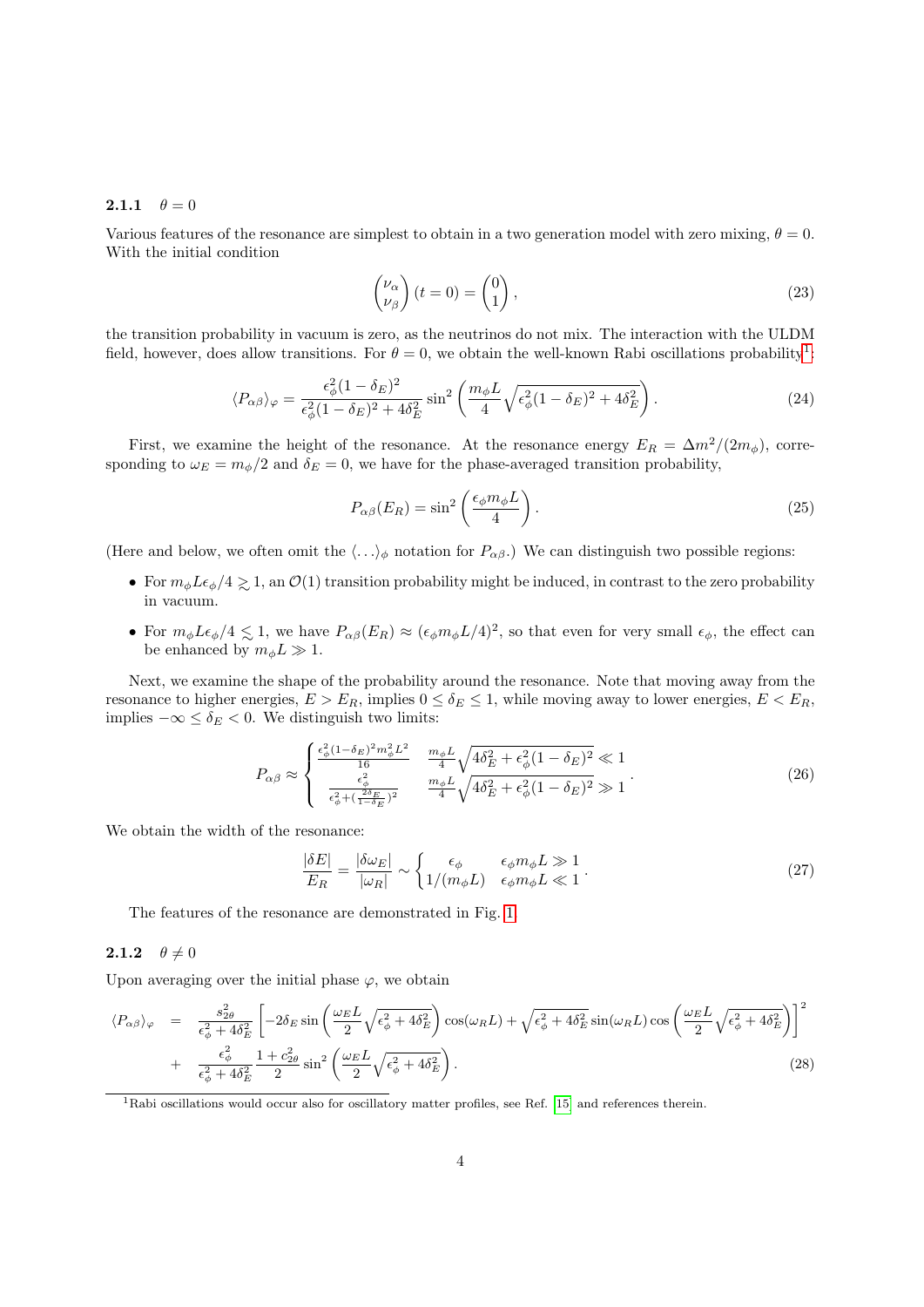<span id="page-5-0"></span>

Figure 1:  $P_{\alpha\beta}(\delta_E)$ : (Left)  $\epsilon_{\phi}m_{\phi}L \gg 1$ : The height of the resonance is  $\mathcal{O}(1)$ , and the width is  $\epsilon_{\phi}$ . (Right)  $\epsilon_{\phi} m_{\phi} L \ll 1$ : The height of the resonance is  $(\epsilon_{\phi} m_{\phi} L)^2/16$ , and the width is  $1/(m_{\phi} L)$ .

Given that the vacuum transition probability at  $E = E_R$  is given by

$$
P_{\alpha\beta}^0(E_R) = s_{2\theta}^2 \sin^2(\omega_R L),\tag{29}
$$

we obtain:

$$
P_{\alpha\beta}(E_R) = P_{\alpha\beta}^0(E_R) + \sin^2\left(\frac{\epsilon_\phi m_\phi L}{4}\right) \left[1 - \frac{1}{2}s_{2\theta}^2 - P_{\alpha\beta}^0(E_R)\right].\tag{30}
$$

Thus, the transition probability at the resonance is enhanced compared to the vacuum transition probability if  $\sin^2(m_\phi L/2) < (1/s_{2\theta}^2) - (1/2)$  and reduced if  $\sin^2(m_\phi L/2) > (1/s_{2\theta}^2) - (1/2)$ .

### 2.2 Three neutrino model

We consider the three neutrinos case, where the  $\phi$ -field couples off-diagonally to only two mass eigenstates. Explicitly, we take  $\hat{y}$  in the neutrino vacuum mass basis of the following form:

<span id="page-5-1"></span>
$$
\hat{y} = y \begin{pmatrix} 0 & 0 & 1 \\ 0 & 0 & 0 \\ 1 & 0 & 0 \end{pmatrix} . \tag{31}
$$

In this model,  $\nu_2$  evolves independently of  $\nu_1$  and  $\nu_3$ . Thus, the former approximately follows vacuum evolution, while for the latter two we can apply our two generations analysis. The final result for the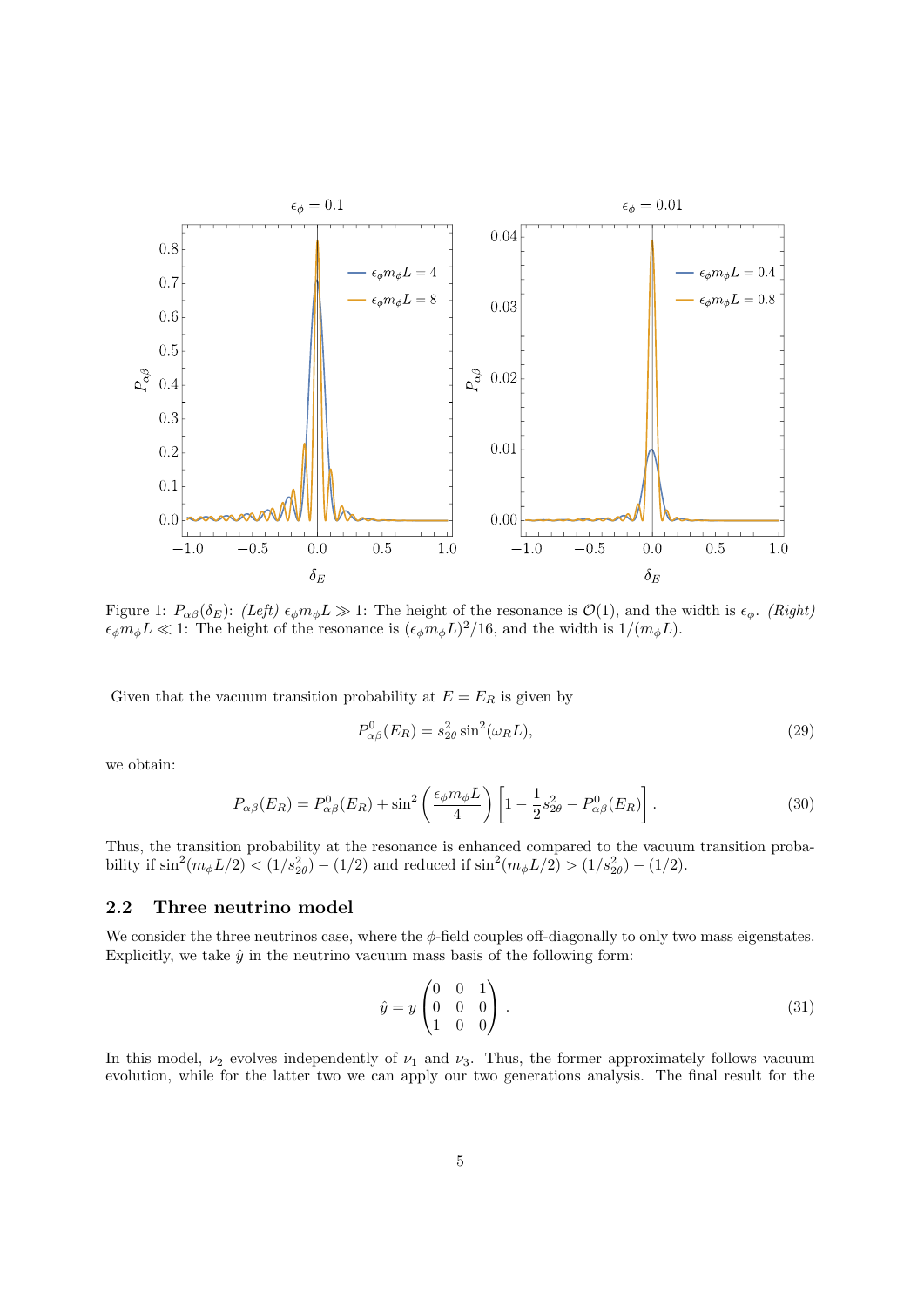$\varphi$ -averaged survival probability is given by

$$
\langle P_{\alpha\alpha}\rangle_{\varphi} = \left\{ 2(|U_{\alpha1}|^2 + |U_{\alpha3}|^2) \left[ s_{\epsilon}^2 \cos\left(\frac{m_{\phi}(1-\eta_E)}{2}L\right) + c_{\epsilon}^2 \cos\left(\frac{m_{\phi}(1+\eta_E)}{2}L\right) \right] + |U_{\alpha2}|^2 \cos\left(\frac{(\Delta m_{21}^2 + \Delta m_{23}^2)L}{4E}\right) \right\}^2
$$
  
+ 
$$
\left\{ 2(|U_{\alpha1}|^2 - |U_{\alpha3}|^2) \left[ c_{\epsilon}^2 \cos\left(\frac{m_{\phi}(1-\eta_E)}{2}L\right) - s_{\epsilon}^2 \cos\left(\frac{m_{\phi}(1+\eta_E)}{2}L\right) \right] + |U_{\alpha2}|^2 \sin\left(\frac{(\Delta m_{21}^2 + \Delta m_{23}^2)L}{4E}\right) \right\}^2
$$
  
+ 
$$
8|U_{\alpha1}|^2|U_{\alpha3}|^2 s_{\epsilon}^2 c_{\epsilon}^2 \sin^2\left(\frac{m_{\phi}\eta_E}{2}L\right),
$$
(32)

where  $s_{\epsilon} \equiv \sin \theta_{\epsilon}, c_{\epsilon} \equiv \cos \theta_{\epsilon}$ ,

$$
\tan 2\theta_{\epsilon} = -\frac{\epsilon_{31}(1-\delta_E)}{2\delta_E},
$$
\n
$$
\eta_E = \frac{1}{2}\sqrt{\epsilon_{31}^2(1-\delta_E)^2 + 4\delta_E^2},
$$
\n(33)

and  $U_{\alpha i}$  are the entries of the PMNS matrix, which is the transition matrix from the unperturbed neutrino mass basis to the interaction basis.

At the resonance neutrino energy  $E_R = \Delta m_{31}^2/(2m_\phi)$ , implying  $\sin 2\theta_\epsilon = -1$  and  $\eta_E = \epsilon_{31}/2$ , the survival probability is given by

$$
P_{\alpha\alpha}(E_R) = \left[2(|U_{\alpha 1}|^2 + |U_{\alpha 3}|^2)\cos\frac{\epsilon_{31}m_{\phi}L}{4}\cos\frac{m_{\phi}L}{2} + |U_{\alpha 2}|^2\cos\frac{(\Delta m_{21}^2 + \Delta m_{23}^2)L}{4E}\right]^2
$$
  
+ 
$$
\left[2(|U_{\alpha 1}|^2 - |U_{\alpha 3}|^2)\sin\frac{\epsilon_{31}m_{\phi}L}{4}\sin\frac{m_{\phi}L}{2} + |U_{\alpha 2}|^2\sin\frac{(\Delta m_{21}^2 + \Delta m_{23}^2)L}{4E}\right]^2
$$
  
+ 
$$
2|U_{\alpha 1}|^2|U_{\alpha 3}|^2\sin^2\frac{\epsilon_{31}m_{\phi}L}{4}.
$$
 (34)

Our main interest concerns  $P_{ee}$ . Making the approximation  $|U_{e3}| = 0$ , we find, at the resonance,

$$
P_{ee}(E_R) \approx 1 - \sin^2 2\theta_{12} \sin^2 \left(\frac{\Delta m_{21}^2 t}{4E}\right)
$$
  
- 
$$
\left[\cos^4 \theta_{12} \sin^2 \left(\frac{\epsilon_{31} \Delta m_{31}^2 t}{8E}\right) + \sin^2 2\theta_{12} \cos \left(\frac{\Delta m_{21}^2 t}{2E}\right) \sin^2 \left(\frac{\epsilon_{31} \Delta m_{31}^2 t}{16E}\right)\right].
$$
 (35)

## <span id="page-6-0"></span>3 Implications for experiments

In order to obtain good sensitivity to the neutrino oscillation parameters, experiments where both the source and the detector are terrestrial are designed with energy spectrum and baseline length such that  $\Delta m_{ij}^2 L/(4E) = \mathcal{O}(1)$  for some  $\Delta m_{ij}^2$ . A ULDM field coupling these  $\nu_i$  and  $\nu_j$ , and which is of mass  $m_\phi =$  $\Delta m_{ij}^2/(2E_R)$ , where  $E_R$  falls within the spectrum of the experiment, will not undergo many oscillations during the neutrino propagation. In this case, an  $\mathcal{O}(1)$  modification of the oscillation probability would require  $\epsilon_{ij} \sim 1/(m_{\phi}L) \geq \mathcal{O}(1)$ . Furthermore, the width of the resonance,  $\Delta E/E_R \gtrsim 1/(m_{\phi}L)$  will be at least of  $\mathcal{O}(1)$ , and thus spread over many energy bins (assuming energy resolution of a few percent). Given measurements of a neutrino oscillation experiment, one can derive bounds on the parameter space in such scenario, which we leave for future work.

Nature has provided us, however, with a hierarchy of neutrino mass-squared differences,  $\Delta m_{21}^2 \ll$  $\Delta m_{31}^2 \sim \Delta m_{32}^2$ . Consequently, a ULDM field of mass  $m_\phi = \Delta m_{31}^2/(2E_R)$  would oscillate many times during the neutrino propagation in an experiment where  $\Delta m_{21}^2/(4E_R) = \mathcal{O}(1)$ , such that a significant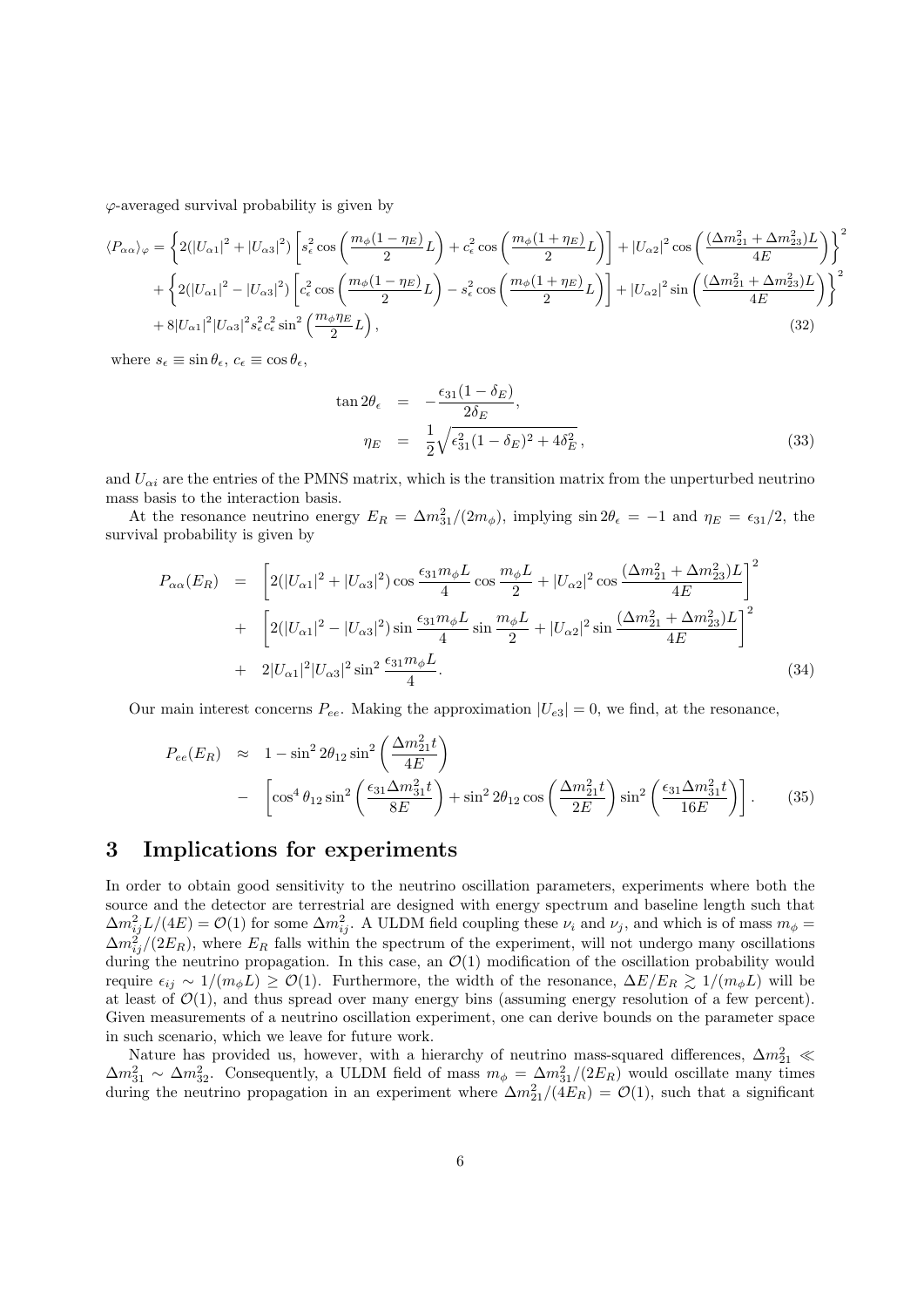resonance effect can be generated with  $\epsilon_{13} \ll 1$ . Furthermore, the width of the resonance would be rather narrow,

$$
\frac{\Delta E}{E_R} \sim \frac{2E_R}{\Delta m_{31}^2 L} \sim \frac{\Delta m_{21}^2}{\Delta m_{31}^2} \approx 0.03,\tag{36}
$$

thus affecting a single, or very few adjacent energy bins.

We are thus led to consider, on the experimental side, the KamLAND experiment and, on the the-oretical side, the three neutrino model of Eq. [\(31\)](#page-5-1). ( $\hat{y}_{23} \neq 0$  gives a weaker improvement in the fit to KamLAND compared to  $\hat{y}_{13} \neq 0$  and, furthermore, might have additional implications.)

### 3.1 KamLAND

KamLAND is an experiment designed to be sensitive to  $\Delta m_{21}^2$  and  $\sin \theta_{12}$ . The sources of the neutrinos are 53 nuclear reactors, with an average flux-weighted distance of 180 km to the detector. We study the sensitivity of KamLAND to the resonance effects by taking the following steps:

- 1. Calculate the expected number of unoscillated e-events using the fluxes of the nearest 21 reactors.
- 2. Calculate the energy dependent survival probability for each reactor for a set of values of  $(m_{\phi}, \hat{y}_{13})$ .
- 3. Calculate the expected number of oscillated  $e$ -events and obtaining the overall survival probability  $P_{\rm calc}(E_i, m_{\phi}, \hat{y}_{13}).$
- 4. Perform a  $\chi^2$  test,

$$
\chi^2(m_{\phi}, \hat{y}_{13}) = \sum_{i=\text{bins}} \left[ \frac{P_{\text{calc}}(E_i, m_{\phi}, \hat{y}_{13}) - P_{\text{meas}}(E_i)}{\sigma(E_i)} \right]^2, \tag{37}
$$

where  $P_{\text{meas}}(E_i)$  and  $\sigma(E_i)$  are the experimental values provided by KamLAND [\[16\]](#page-12-2). In our calculation, we assumed the unperturbed vacuum neutrino parameters to be  $\theta_{12} = 0.606$ ,  $\theta_{23} = 0.83$ ,  $\theta_{13} =$ 0.1,  $\Delta m_{21}^2 = 7.54 \times 10^{-5}$  eV<sup>2</sup> and  $\Delta m_{32}^2 = 2.5 \times 10^{-3}$  eV<sup>2</sup>. The standard matter propagation effects were taken into account by using the matter-modified mixing angle  $\theta_{12M}$  and mass splitting  $\Delta m^2_{21M}$ given in Eq.  $(3)$  and Eq.  $(4)$  of [\[16\]](#page-12-2).

Our results are presented in Fig. [2.](#page-8-0) The blue curve corresponds to standard neutrino oscillations in matter, produced using the fluxes and distances of the nearest 21 reactors (see [\[10\]](#page-11-5)), and is consistent with KamLAND's result. Including the ULDM, the best fit values of the parameters are

<span id="page-7-1"></span>
$$
m_{\phi} = 3.6 \times 10^{-10} \text{ eV},
$$
  
\n
$$
\hat{y}_{13} = 8 \times 10^{-11} \frac{\sqrt{\Delta m_{31}^2}}{m_3 + m_1} \sqrt{\frac{\rho_{\text{DM}}}{\rho_{\text{DM}}^{\oplus}}},
$$
\n(38)

where  $\rho_{DM}$  is the measured dark matter density from [\[8\]](#page-11-6). The most prominent effect is the suppression of  $P_{ee}$  in the bin around  $E_R \sim 3.6$  MeV. This feature corresponds to the deviation near 50 km/MeV in Fig. 5 of the KamLAND paper [\[16\]](#page-12-2).<sup>[2](#page-7-0)</sup> The fit using the above values for the parameters is approximately  $3.5\sigma$ better than standard matter oscillations. The significance will, however, decrease when the look elsewhere effect [\[17\]](#page-12-3) is taken into account.

Taking  $m_1 = 0$  and  $\rho_{\rm DM}^{\oplus} = \rho_{\rm DM}$ , the best fit values correspond to

$$
\epsilon_{31} = 0.019, \quad \epsilon_{31} m_{\phi} L/4 = 1.54. \tag{39}
$$

<span id="page-7-0"></span> $^{2}$ In the journal version of Ref. [\[16\]](#page-12-2), the following statement is made concerning this bin: "We have inspected the apparent deviation near 50 km/MeV for systematic effects, and find none; it is statistical in nature, and disappears with a different choice of binning". Indeed, the parametric resonance in the fit with the ULDM field is narrow,  $|\delta E|/E_R \sim 0.02$ , and the consequent deficit would not be apparent with a choice of larger bins.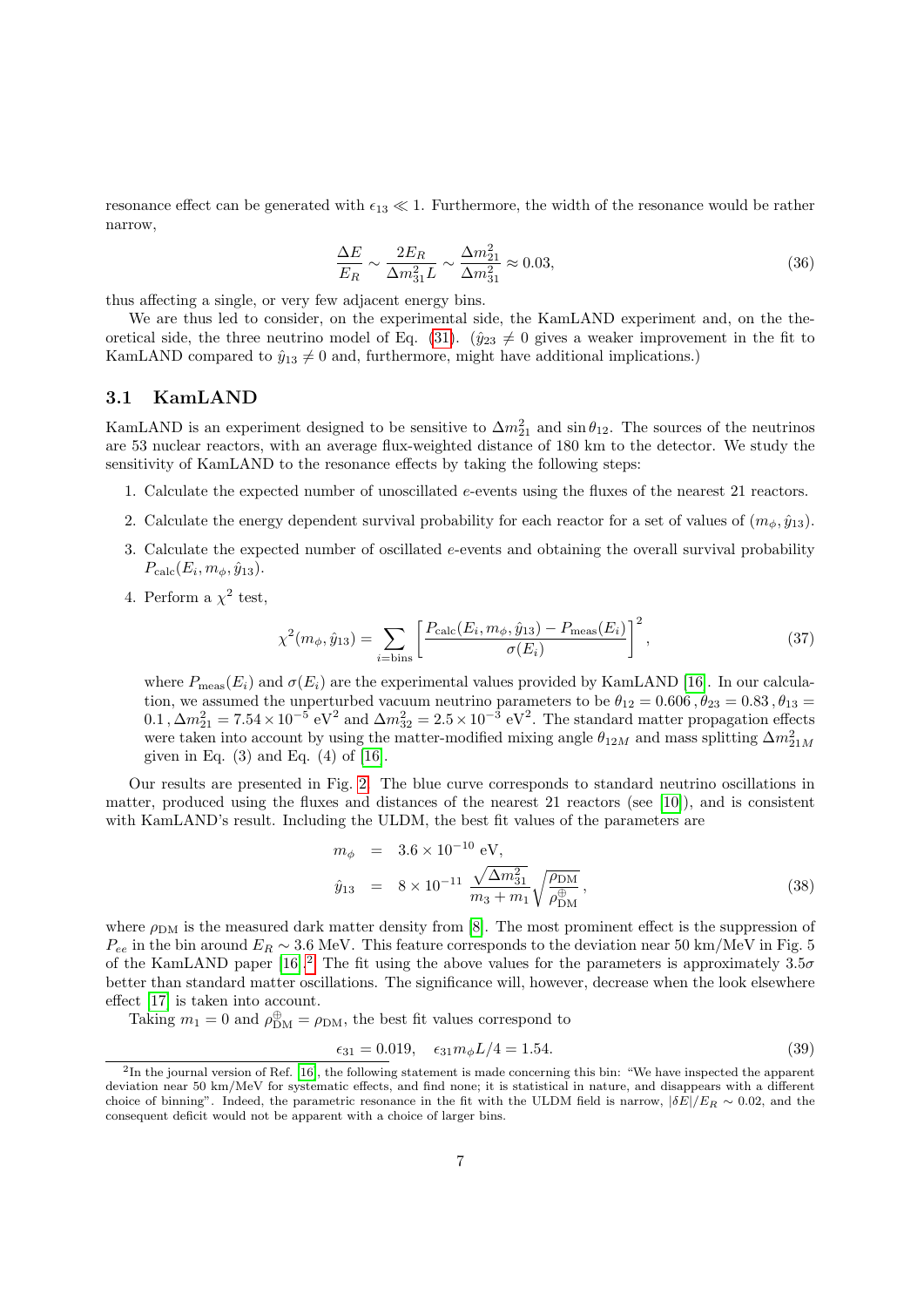<span id="page-8-0"></span>

Figure 2: The KamLAND experiment: (Left)  $P_{ee}(L/E)$ : The experimental results (black), the best fit of standard oscillations in matter (blue), and the best fit for a ULDM field of  $m_{\phi} = 3.6 \times 10^{-10}$  eV and  $\hat{y}_{13} = 8 \times 10^{-11}$  (red). Shown are both the binned (solid) and the unbinned (dashed) probabilities. (*Right*)  $\sqrt{\Delta\chi^2}$  for a ULDM field of mass  $m_\phi$ , and coupling  $\hat{y}_{13}$ , compared to the minimum, which corresponds to  $m_{\phi} = 3.6 \times 10^{-10}$  eV and  $\hat{y}_{13} = 8 \times 10^{-11}$ .

### 3.2 JUNO

JUNO is an experiment designed to be sensitive to both  $\Delta m_{21}^2$  and  $\Delta m_{31}^2$ , in order to determine the neutrino mass hierarchy [\[18\]](#page-12-4). The sources of the neutrinos are two reactors located at a similar distance of 53 km. We now study the effect that a ULDM field with the parameters of Eq. [\(38\)](#page-7-1), corresponding to the best fit to the KamLAND measurements, would have on the survival probability measured by JUNO. The modification to the vacuum oscillation probability is shown in Fig. [3.](#page-9-0) As expected,  $P_{ee}$  is modified around  $E_R \sim 3.6$  MeV.

The high statistics and good energy resolution of JUNO will enable the experiment to split the spectrum in the range of 2 − 8 MeV into 200 energy bins. We performed a  $\chi^2$  analysis to estimate the sensitivity of JUNO to the resonance effect, using

$$
\Delta \chi^2(m_\phi, \hat{y}_{13}) = \sum_{i=\text{bins}} \left[ \frac{P_{\text{uldm}}(E_i, m_\phi, \hat{y}_{13}) - P_{\text{vac}}(E_i)}{\sigma(E_i)} \right]^2,
$$
  

$$
\sigma(E_i) = \sqrt{\frac{P(E_i)[1 - P(E_i)]}{N(E_i)}}, \tag{40}
$$

where  $N(E_i)$  is the expected number of unoscillated events in the *i*'th bin.

Our results are presented in Fig. [3.](#page-9-0) If the best fit values for KamLAND, Eq. [\(38\)](#page-7-1), are realized in nature, the deviation from the standard matter oscillation prediction will be signaled with a  $3.5\sigma$  significance after 60 days of collecting data. It is also important to note that JUNO could constrain other values of the UDLM parameters.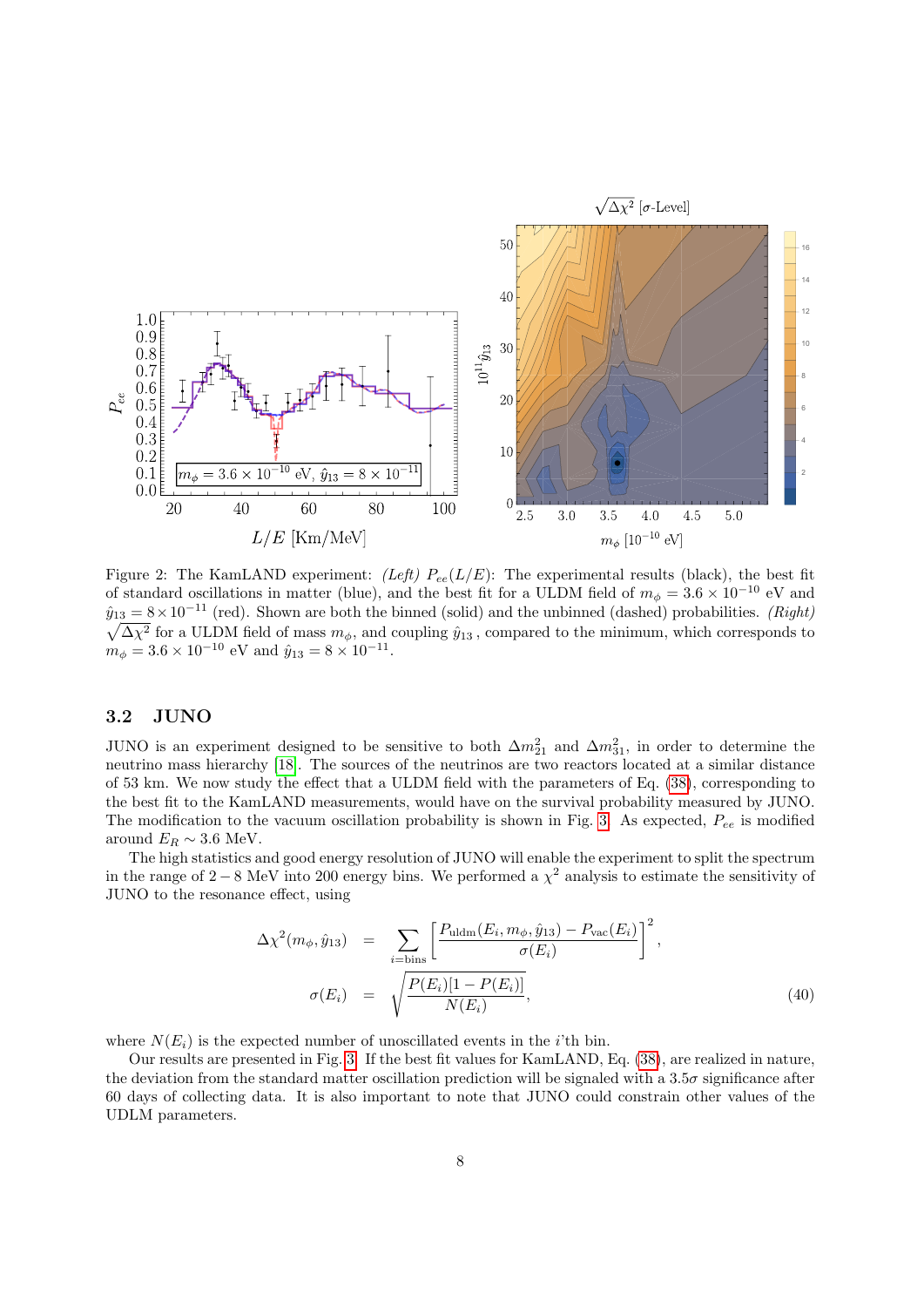<span id="page-9-0"></span>

Figure 3: The JUNO experiment: (Left)  $P_{ee}(E)$ : The expected result from standard oscillations (blue), and the expected result for a ULDM field of  $m_{\phi} = 3.6 \times 10^{-10} \text{ eV}$  and  $\hat{y}_{13} = 8 \times 10^{-11}$  (red). (Right): Expected  $\sqrt{\Delta\chi^2}$  between vacuum oscillations and oscillations in a ULDM field, assuming 60 days of data taking. KamLAND best fit parameters are marked by a black dot.

### 3.3 Other experiments

We studied whether a ULDM field with the parameters of Eq.  $(38)$  will modify the measurements of other neutrino experiments. Our conclusion, that currently only JUNO can test this scenario, is based on the following considerations:

- Solar neutrino experiments are unaffected because of our choice of  $\hat{y}_{i2} = \hat{y}_{2i} = 0$ , meaning that the ULDM field does not affect the propagation of  $\nu_2$ .
- Atmospheric neutrino experiments are unaffected because  $E^{\text{atm}} \gtrsim 25 E_R^{\text{kam}}$  and  $L^{\text{atm}} = (0.03 250)L<sup>kan</sup>$ . A resonant effect in both KamLAND and atmospheric neutrino experiments can only occur if the one at KamLAND arises from a high harmonic,  $N \ge 25$ . Eq. [\(22\)](#page-3-1) implies then a highly suppressed  $\epsilon_N$  at KamLAND, with baseline distance that is not large enough to generate a significant effect.
- Accelerator neutrino experiments are unaffected because  $E^{\text{acc}} \gtrsim 10^3 E_R^{\text{kam}}$ , and the same argument as for the atmospheric neutrinos holds.
- The Daya Bay experiment, which has an energy spectrum similar to KamLAND, will not be sensitive to the  $\phi$ -field because of its much shorter baseline,  $L^{DB} \sim 1$  km.

Of course, it could be that the deficit around  $E \sim 3.6$  MeV in KamLAND would turn out to be a statistical fluctuation, and a ULDM field exists with parameters different from Eq. [\(38\)](#page-7-1). We leave a study of the sensitivity of neutrino experiments to other ranges of  $\phi$ -field parameters to future work.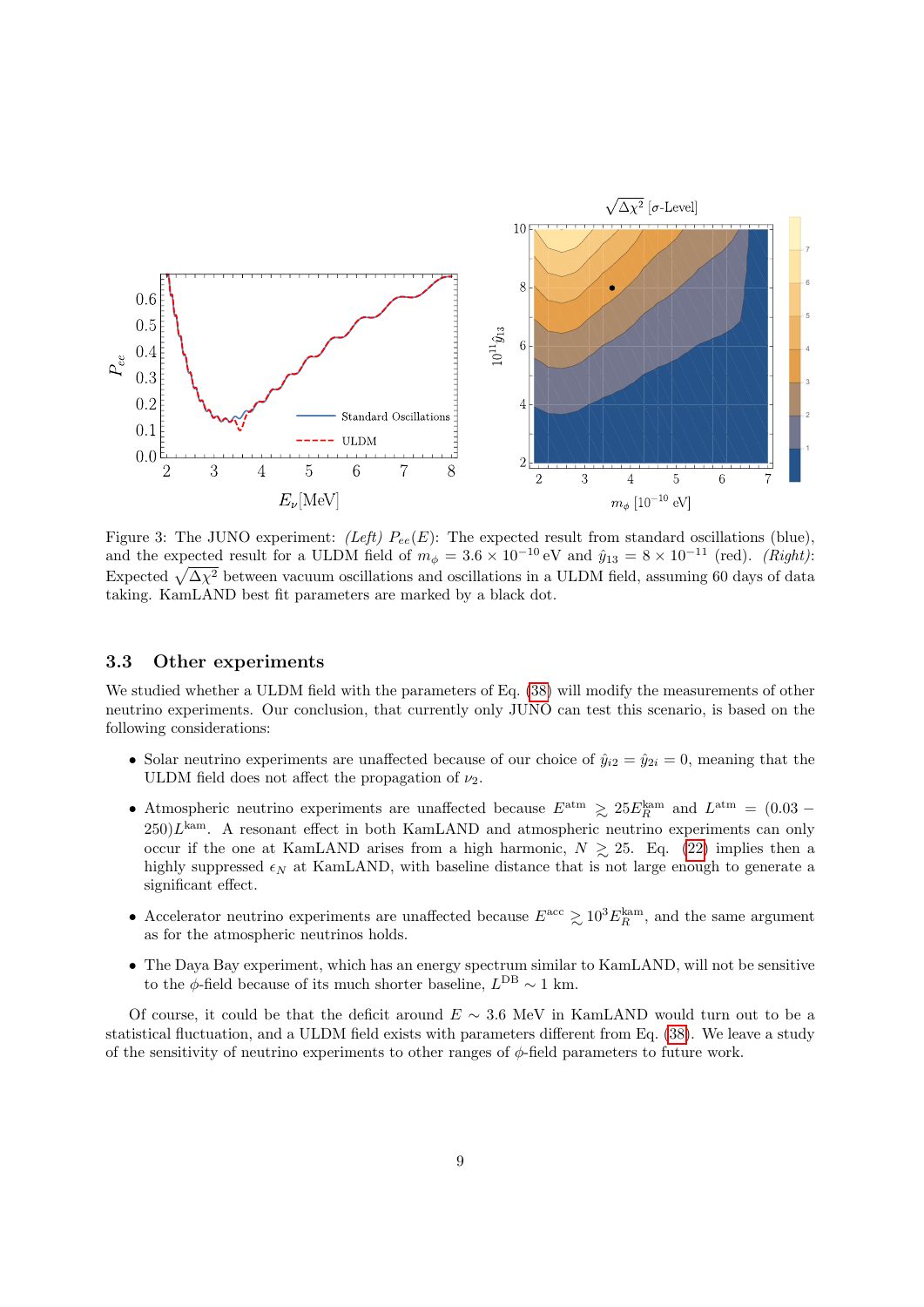## <span id="page-10-0"></span>4 Conclusions

An ultra-light dark matter (ULDM) field  $\phi$  with a mass  $m_{\phi}$  greater than ~ 10<sup>-12</sup> eV would oscillate with a period  $\tau_{\phi}$  shorter than a few milliseconds. If it couples to neutrinos, this time scale is relevant to terrestrial neutrino propagation, which is observed over baselines  $L$  from tens to thousands of km. We have shown that if the ULDM oscillates many times during neutrino propagation *i.e.*  $m_{\phi}L \geq 1$ , a parametric resonance effect could be generated if a neutrino energy value of  $E_R = \Delta m_{ij}^2/(2m_\phi)$  falls within the window of sensitivity for a given experiment. We have further shown that the contribution of the ULDM field to the neutrino oscillation probability scales with  $\sin^2(\epsilon_{ij}m_{\phi}L/4)$ , where  $\epsilon_{ij}$  denotes the ratio between the contribution of the ULDM field to the neutrino mass to the vacuum value of the neutrino mass. This means that a resonant enhancement of the ULDM effects would occur even for very small  $\epsilon_{ij}$  values.

Given that  $\Delta m_{31}^2 \sim 10^{-5} \text{ eV}^2$  and assuming  $m_{\phi} \sim 10^{-10} \text{ eV}$ , the effect would be most relevant for  $E \sim$  a few MeV. Indeed, we find that the long baseline reactor experiment KamLAND is sensitive to this type of effects. In fact, KamLAND has measured a significant deficit of events in one of its energy bins, around 3.6 MeV. Such a deficit, if not a statistical fluctuation, can be accounted for by a ULDM field of mass  $m_{\phi} \sim 3.6 \times 10^{-10}$  eV, and with effective coupling to  $\nu_1 \nu_3$  of order  $\hat{y}_{13} \sim 10^{-10}$ . This scenario improves the fit compared to standard matter oscillations with a local significance  $\sim 3.5\sigma$ .

A future test of this scenario is expected from the medium baseline reactor experiment JUNO. A ULDM field with parameters fitted to the KamLAND measurement is expected to give a 3.5σ deficit of events, compared to standard matter oscillations, in the energy bin around 3.6 MeV for 60 days of collected data.

We expect other neutrino experiments to be sensitive to other regions in the ULDM parameter space  $(m_{\phi}, \hat{y}_{ij})$ . We leave a detailed study of these constraints to future work.

### Acknowledgements

We thank M.C. Gonzalez Garcia for fruitful discussions regarding the KamLAND results. YN is the Amos de-Shalit chair of theoretical physics, and is supported by grants from the Israel Science Foundation (grant number 1124/20), the United States-Israel Binational Science Foundation (BSF), Jerusalem, Israel (grant number 2018257), by the Minerva Foundation (with funding from the Federal Ministry for Education and Research), and by the Yeda-Sela (YeS) Center for Basic Research. The work of GP is supported by grants from BSF-NSF, Friedrich Wilhelm Bessel research award, GIF, ISF, Minerva, SABRA - Yeda-Sela - WRC Program, the Estate of Emile Mimran, and The Maurice and Vivienne Wohl Endowment. IS is supported by a fellowship from the Ariane de Rothschild Women Doctoral Program.

## <span id="page-10-1"></span>A Resonance Equations of Motion for a Complex Coupling

We consider the following Yukawa matrix in the neutrino mass basis in the two-generations picture:

$$
\hat{y} = y \begin{pmatrix} 0 & 1 \\ 1 & 0 \end{pmatrix},\tag{41}
$$

where  $y$  is complex. Omitting terms proportional to the unit matrix, which do not affect neutrino oscillations, we obtain

$$
\mathcal{H} = 2\omega_E[\sigma_z + (\epsilon_\phi^R \sigma_x + \epsilon_\phi^I \sigma_y)\sin(m_\phi t + \varphi)],\tag{42}
$$

where  $\sigma$  are the Pauli matrices and

$$
\epsilon_{\phi}^{R} \equiv \frac{2\phi_0 \text{Re}(y)}{m_1 - m_2} \qquad , \qquad \epsilon_{\phi}^{I} \equiv \frac{2\phi_0 \text{Im}(y)}{m_1 + m_2} \,. \tag{43}
$$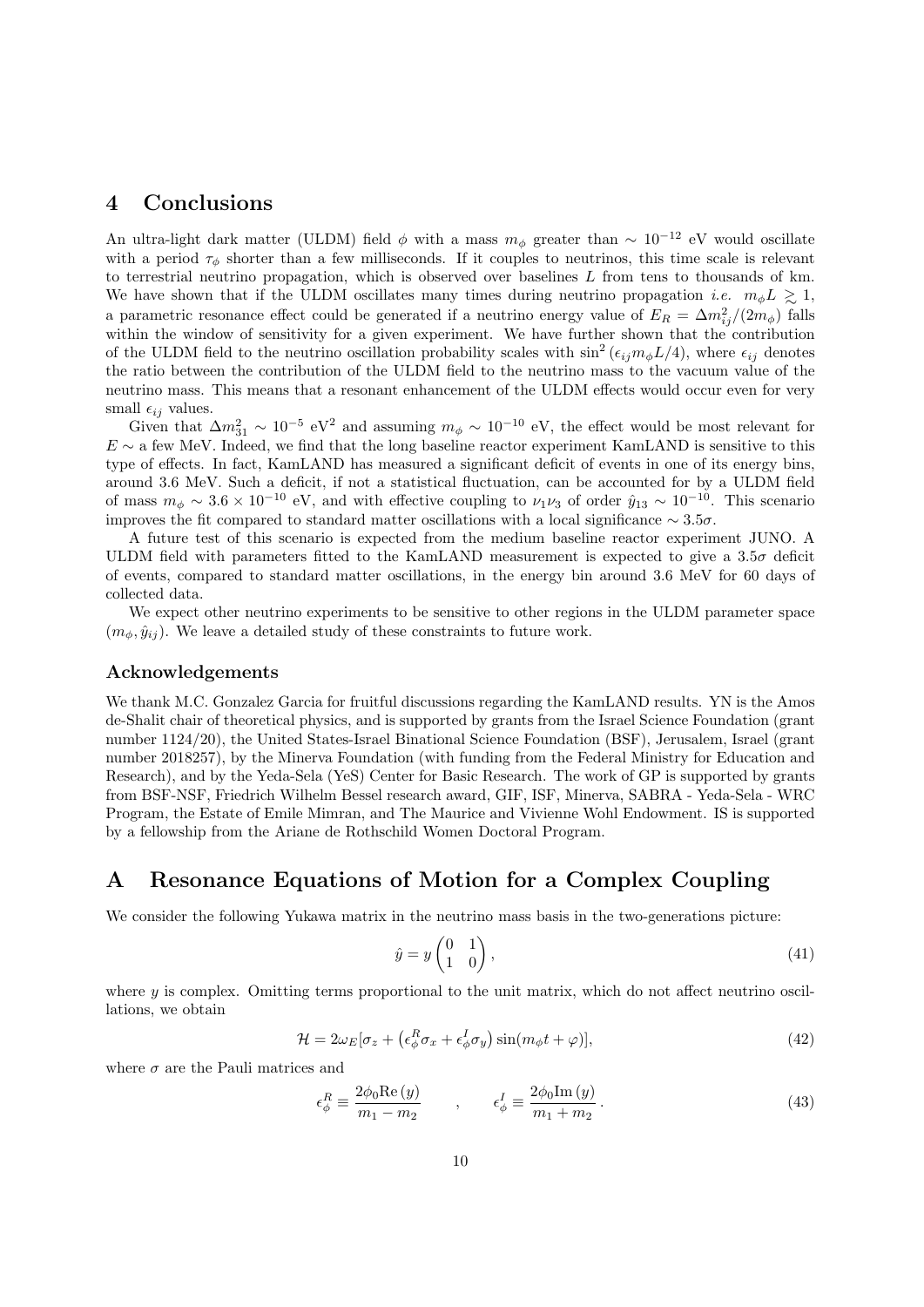Following the same prescription from the main text, Eqs.  $(14)-(16)$  $(14)-(16)$  $(14)-(16)$ , we find the following equations for  $c_{1,2}$ 

$$
i\partial_t c_{1,2} = \frac{\omega_E}{2i} \left( \epsilon_\phi^R \pm i \epsilon_\phi^I \right) \left[ e^{i(m_\phi \pm 2\omega_E)t + i\varphi} - e^{-i(m_\phi \mp 2\omega_E)t - i\varphi} \right] c_{2,1},\tag{44}
$$

which in the rotating wave approximation, keeping only the slowly oscillating term, yield

$$
i\partial_t c_{1,2} = \pm i \frac{\omega_E}{2} r_\epsilon e^{\mp i(m_\phi \delta_E t + \varphi - \varphi_\epsilon)} c_{2,1},\tag{45}
$$

where  $r_{\epsilon} \equiv \sqrt{\epsilon_{\phi}^{R}^{2} + \epsilon_{\phi}^{I}}$ <sup>2</sup> and  $\varphi_{\epsilon} \equiv \arctan\left(\epsilon_{\phi}^I/\epsilon_{\phi}^R\right)$ . Therefore, in the proximity of the resonance, the phase  $\varphi_{\epsilon}$  can be absorbed into the ULDM phase  $\varphi$ , and will thus have no observable effect in the time-averaged case.

# References

- <span id="page-11-0"></span>[1] A. Arvanitaki, J. Huang and K. Van Tilburg, "Searching for dilaton dark matter with atomic clocks," Phys. Rev. D 91 (2015) no.1, 015015 [\[arXiv:1405.2925](http://arxiv.org/abs/1405.2925) [hep-ph]].
- [2] P. W. Graham, D. E. Kaplan, J. Mardon, S. Rajendran and W. A. Terrano, "Dark Matter Direct Detection with Accelerometers," Phys. Rev. D 93 (2016) no.7, 075029 [\[arXiv:1512.06165](http://arxiv.org/abs/1512.06165) [hep-ph]].
- [3] Y. V. Stadnik and V. V. Flambaum, "Searching for dark matter and variation of fundamental constants with laser and maser interferometry," Phys. Rev. Lett. 114 (2015), 161301 [\[arXiv:1412.7801](http://arxiv.org/abs/1412.7801) [hep-ph]].
- <span id="page-11-1"></span>[4] A. Banerjee, H. Kim and G. Perez, "Coherent relaxion dark matter," Phys. Rev. D 100, no.11, 115026 (2019) [\[arXiv:1810.01889](http://arxiv.org/abs/1810.01889) [hep-ph]].
- <span id="page-11-2"></span>[5] G. Krnjaic, P. A. N. Machado and L. Necib, "Distorted neutrino oscillations from time varying cosmic fields," Phys. Rev. D 97, no.7, 075017 (2018) [\[arXiv:1705.06740](http://arxiv.org/abs/1705.06740) [hep-ph]].
- [6] V. Brdar, J. Kopp, J. Liu, P. Prass and X. P. Wang, "Fuzzy dark matter and nonstandard neutrino interactions," Phys. Rev. D 97, no.4, 043001 (2018) [\[arXiv:1705.09455](http://arxiv.org/abs/1705.09455) [hep-ph]].
- [7] F. Capozzi, I. M. Shoemaker and L. Vecchi, "Neutrino Oscillations in Dark Backgrounds," JCAP 07, 004 (2018) [\[arXiv:1804.05117](http://arxiv.org/abs/1804.05117) [hep-ph]].
- <span id="page-11-6"></span>[8] A. Berlin, "Neutrino Oscillations as a Probe of Light Scalar Dark Matter," Phys. Rev. Lett. 117, no.23, 231801 (2016) [\[arXiv:1608.01307](http://arxiv.org/abs/1608.01307) [hep-ph]].
- [9] A. Dev, P. A. N. Machado and P. Martínez-Miravé, "Signatures of ultralight dark matter in neutrino oscillation experiments," JHEP 01, 094 (2021) [\[arXiv:2007.03590](http://arxiv.org/abs/2007.03590) [hep-ph]].
- <span id="page-11-5"></span>[10] M. Losada, Y. Nir, G. Perez and Y. Shpilman, "Probing scalar dark matter oscillations with neutrino oscillations," JHEP 04, 030 (2022) [\[arXiv:2107.10865](http://arxiv.org/abs/2107.10865) [hep-ph]].
- [11] E. J. Chun, "Neutrino Transition in Dark Matter," [\[arXiv:2112.05057](http://arxiv.org/abs/2112.05057) [hep-ph]].
- <span id="page-11-3"></span>[12] G. y. Huang and N. Nath, "Neutrino meets ultralight dark matter:  $0\nu\beta\beta$  decay and cosmology," [\[arXiv:2111.08732](http://arxiv.org/abs/2111.08732) [hep-ph]].
- <span id="page-11-4"></span>[13] P. Salucci, F. Nesti, G. Gentile and C. F. Martins, Astron. Astrophys. 523, A83 (2010) doi:10.1051/0004-6361/201014385 [\[arXiv:1003.3101](http://arxiv.org/abs/1003.3101) [astro-ph.GA]].